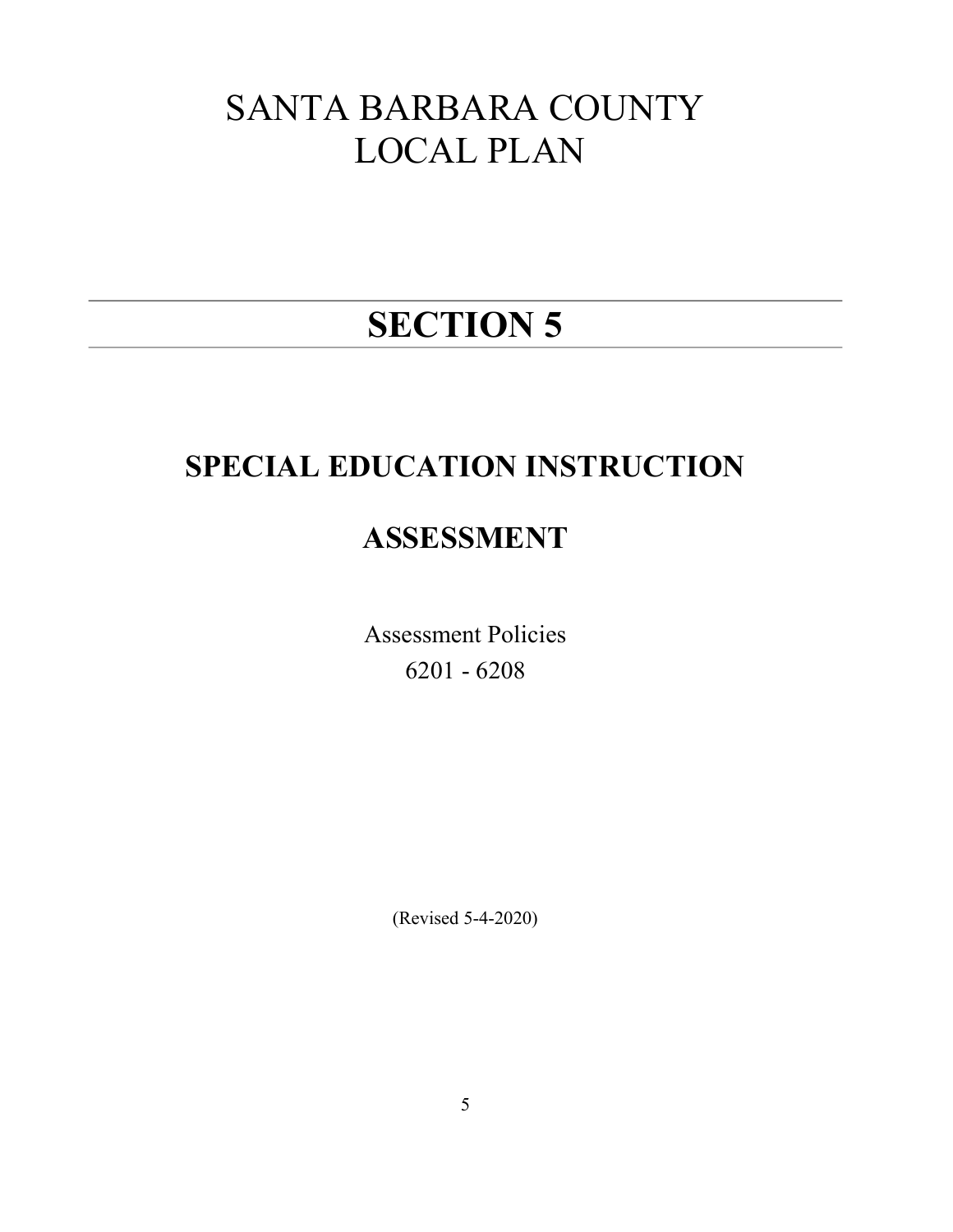## 6000 SPECIAL EDUCATION - INSTRUCTION

#### 6200 ASSESSMENT

6201 Entities Responsible for Assessment

Each nondirect service district shall be responsible for the assessment of referred school-aged pupils who reside in their district. The County Education Office will be responsible for the assessment of referred students residing in direct service districts. Each nondirect service district and the County Education Office will develop assessment procedures consistent with federal and state laws and regulations and shall employ appropriate personnel to conduct such assessments.

DATE APPROVED: <u>January 3, 1984</u><br>DATE REVISED: December 9, 2002 DATE REVISED: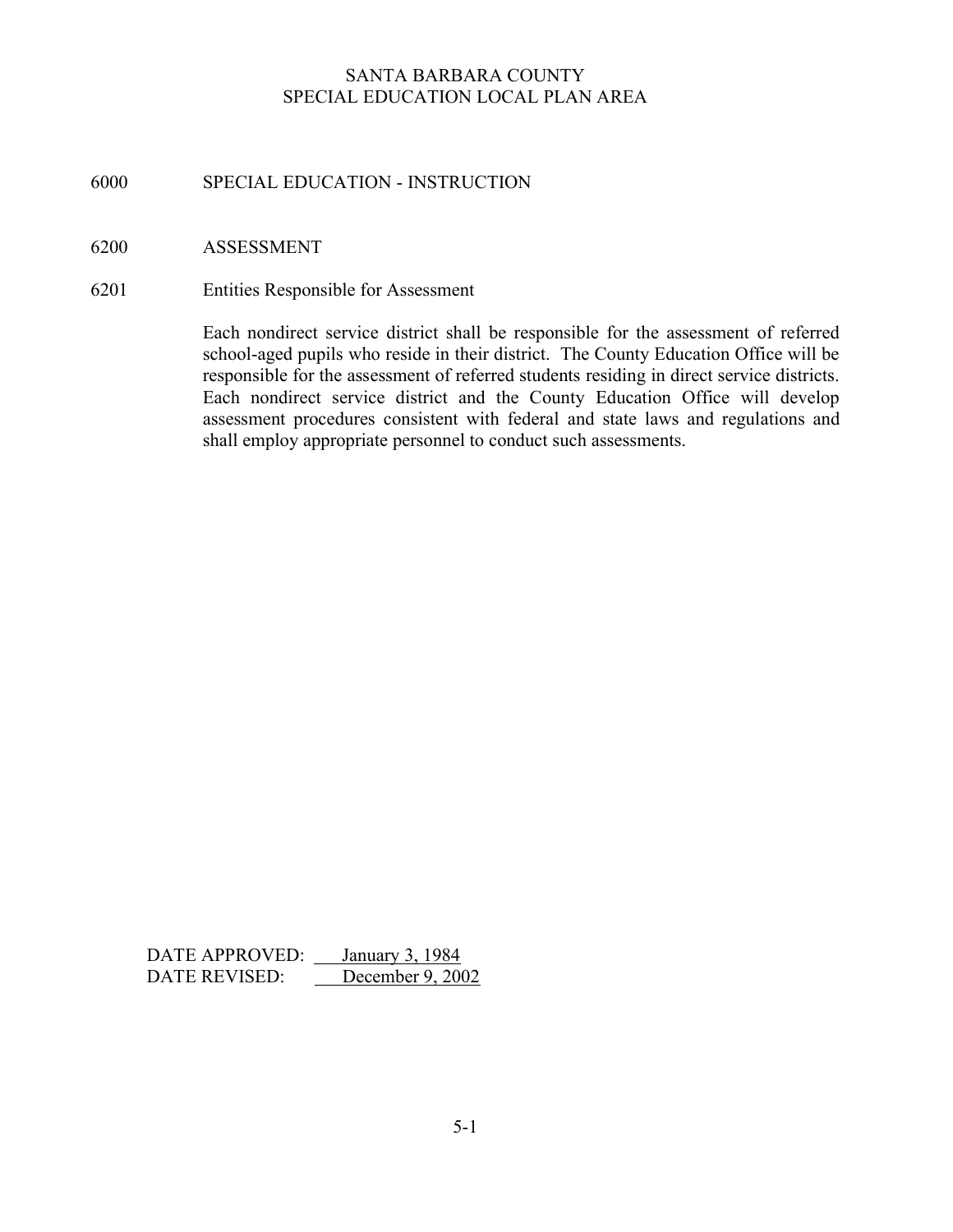## 6000 SPECIAL EDUCATION - INSTRUCTION

#### 6200 ASSESSMENT

6202 Responsibility for Assessment of Pupils Referred for Special Education

Pupils referred for Special Education within Santa Barbara County shall be assessed as follows:

- (1) Individuals referred within the ages of birth to 3 years are the responsibility of the County Education Office.
- (2) Assessment of individuals referred within the ages of 3 to 4.9 years shall be the responsibility of the County Education Office or the district of residence if they operate pre K programs for students with individualized education plans (IEPs) and "speech only" referrals which may be conducted by the district of residence or as agreed between the County Education Office and districts.
- (3) For those referrals where the expertise of assessment of a suspected disability exists with personnel in District operated programs, these District personnel shall be included in the assessment of the referred individual. Preschool children are to be reassessed prior to transitioning from a preschool program to kindergarten or first grade and monitored to determine a continuing need for special education.
- (4) Within the ages of 3 to 21, individuals referred who attend private schools (other than LCIs or certified non-public schools) shall be assessed by the district where the private school is located.
- (5) Individuals referred who reside in foster family homes or in group homes defined as licensed children's institutions are the responsibility of the nondirect service district in which the individual resides or the County Education Office if the individual resides in a direct service district of Santa Barbara County, except as covered in items 1, 2 and 3 above.
- (6) Assessment of referred individuals who have been placed in a Juvenile Court facility are the responsibility of the District of Residence in collaboration with the Santa Barbara County Education Office.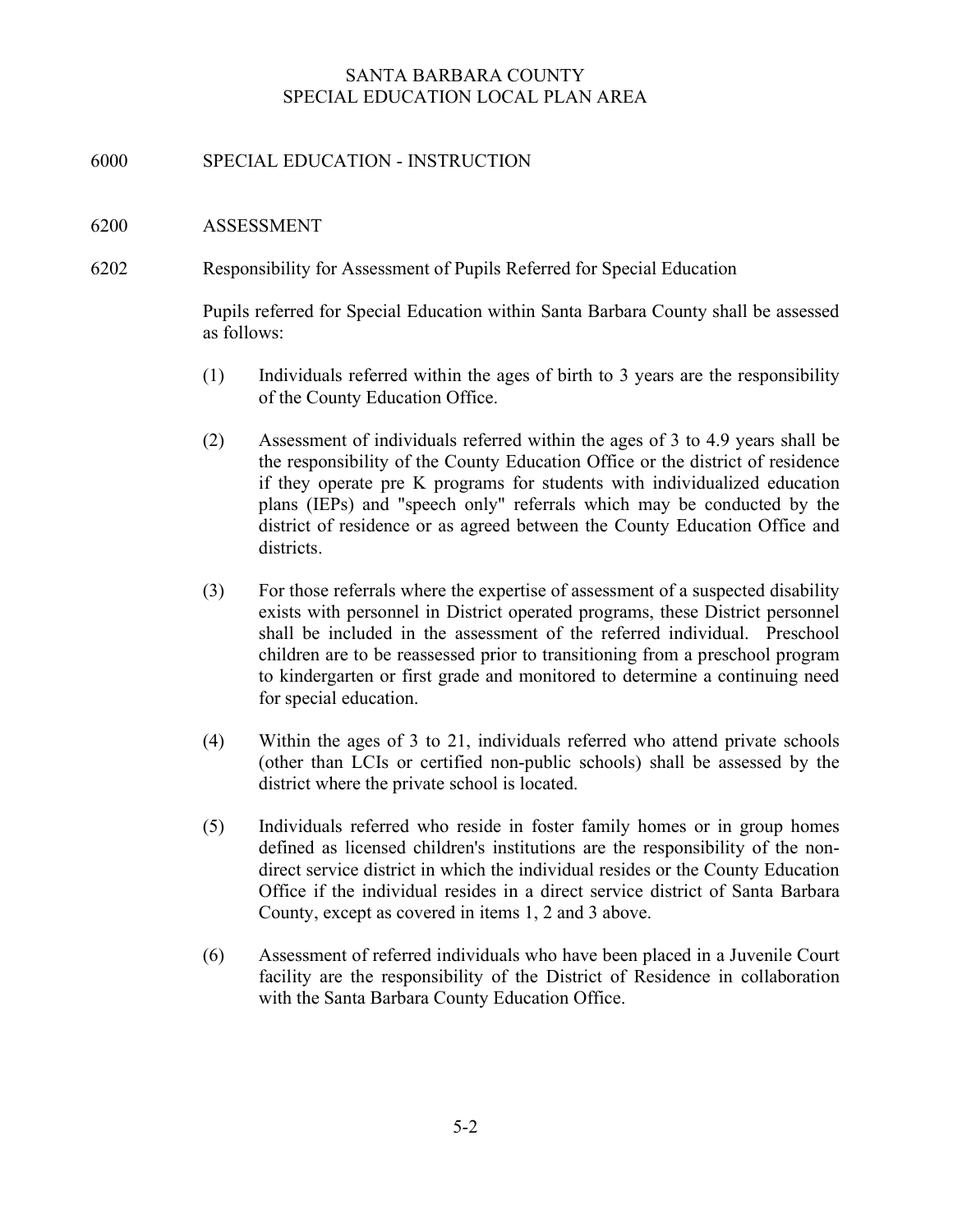- 6000 SPECIAL EDUCATION INSTRUCTION
- 6200 ASSESSMENT
- 6202 Responsibility for Assessment of Pupils Referred for Special Education (Continued)
	- (7) Individuals attending public school programs while residing in LCIs become the responsibility of the District or County Education Office operating the program the individual attends.

| DATE APPROVED:       | January 3, 1984  |
|----------------------|------------------|
| <b>DATE REVISED:</b> | January 9, 1987  |
| <b>DATE REVISED:</b> | November 8, 1991 |
| <b>DATE REVISED:</b> | March 3, 1995    |
| <b>DATE REVISED:</b> | December 9, 2002 |
| <b>DATE REVISED:</b> | February 1, 2016 |
| DATE REVISED:        | November 6, 2017 |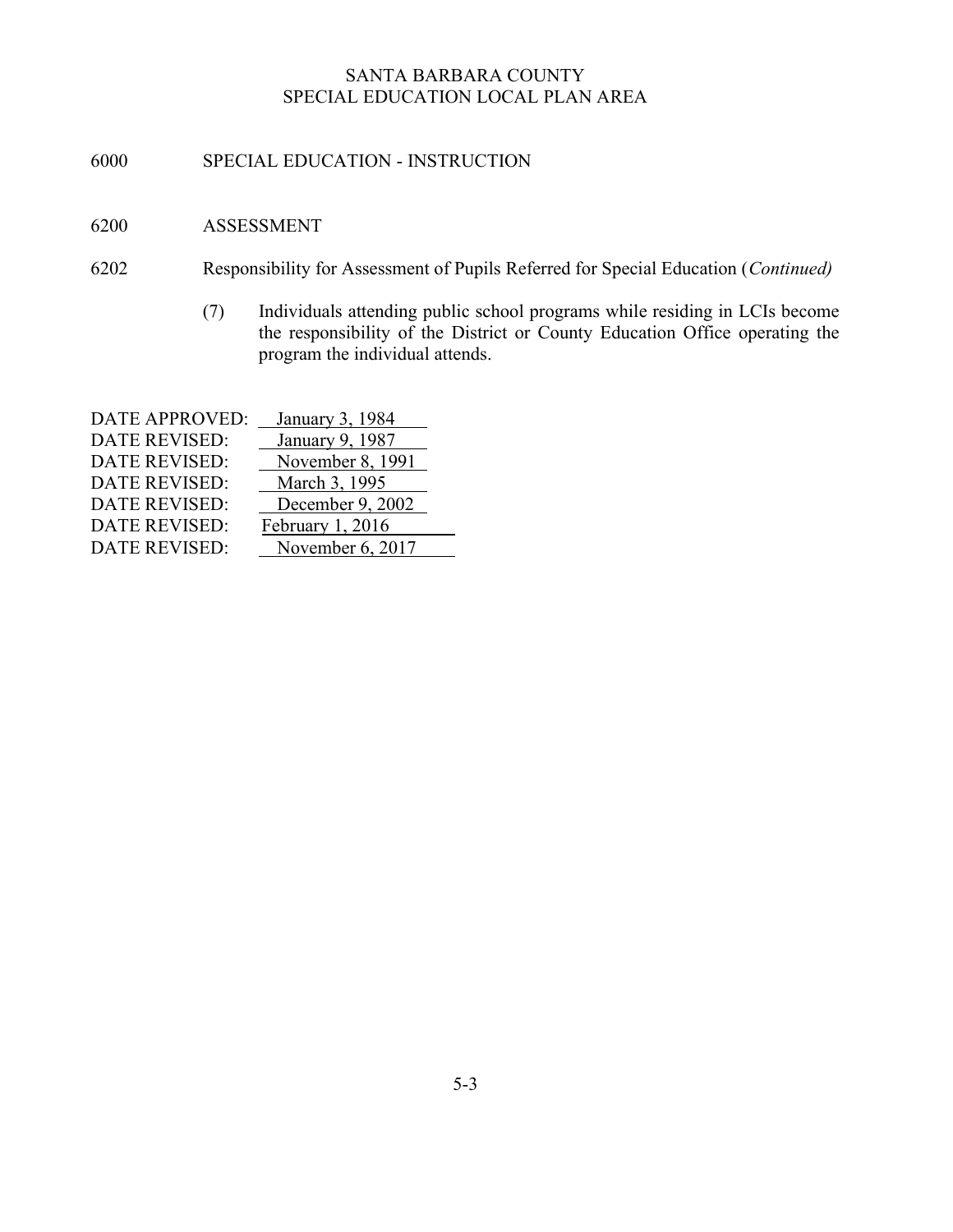## 6000 SPECIAL EDUCATION - INSTRUCTION

#### 6200 ASSESSMENT

### 6203 The Assessment Plan

Following a written referral, an assessment plan shall be developed which includes the following information:

- 1. An explanation of the types of assessments to be conducted.
- 2. A description of any recent assessments conducted, including any available independent assessments and any assessment information the parent requests to be considered.
- 3. Information indicating the pupil's primary language and the pupil's language proficiency in the primary language.
- 4. A statement that no individualized education program will result from the assessment without the consent of the parent.

## (EDUCATION CODE SECTION 56321 and CALIFORNIA CODE OF REGULATIONS, TITLE 5, SECTION 3022)

| DATE APPROVED: January 3, 1984 |                  |
|--------------------------------|------------------|
| DATE REVISED:                  | March 3, 1995    |
| DATE REVISED:                  | December 9, 2002 |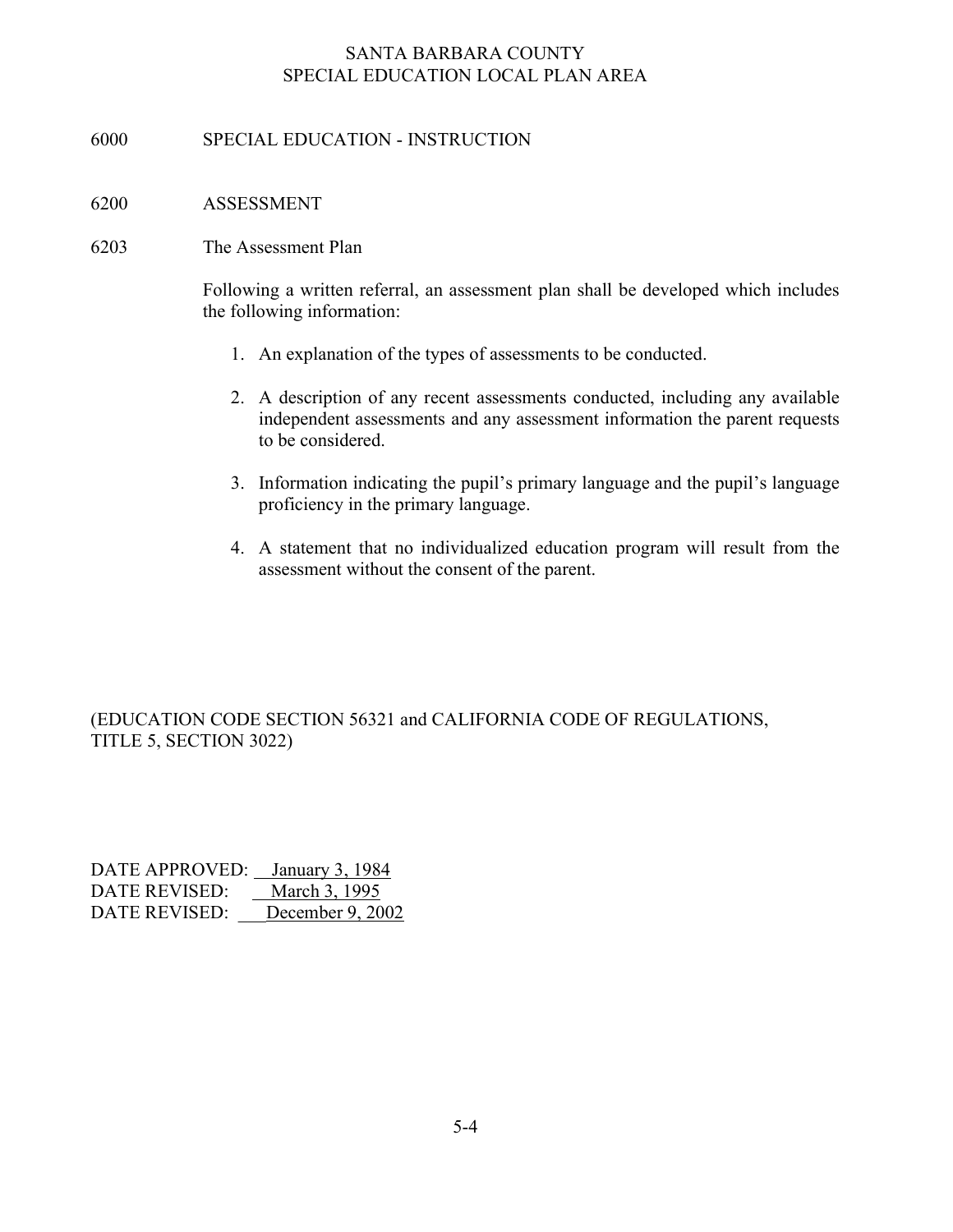## 6000 SPECIAL EDUCATION - INSTRUCTION

- 6200 ASSESSMENT
- 6204 Content of the Assessment Reports

In conformance with the requirements of Education Code Section 56320 and 56327, the written report(s) shall serve the following functions:

- 1. Provided and administered in the child's native language or other mode of communication, and in the form most likely to yield accurate information on what the child knows and can do academically, developmentally, and functionally, unless it is clearly not feasible to do so.
- 2. Ensure tests administered are not racially, culturally, or sexually discriminatory.
- 3. Make a statement regarding the validity of the assessment, if an interpreter was used.
- 4. Note whether test results are valid and reliable.
- 5. Make a determination concerning the effects of environmental, cultural or economic disadvantage, when appropriate.
- 6. Note relevant behavior during observation of the pupil in an appropriate setting.
- 7. The relationship of that behavior to the pupil's academic and social functioning.
- 8. Document the educationally relevant health, developmental and medical findings, if any.
- 9. Whether the student's needs can be met in the regular classroom or whether the student may need special education and related services and the basis for making the determination.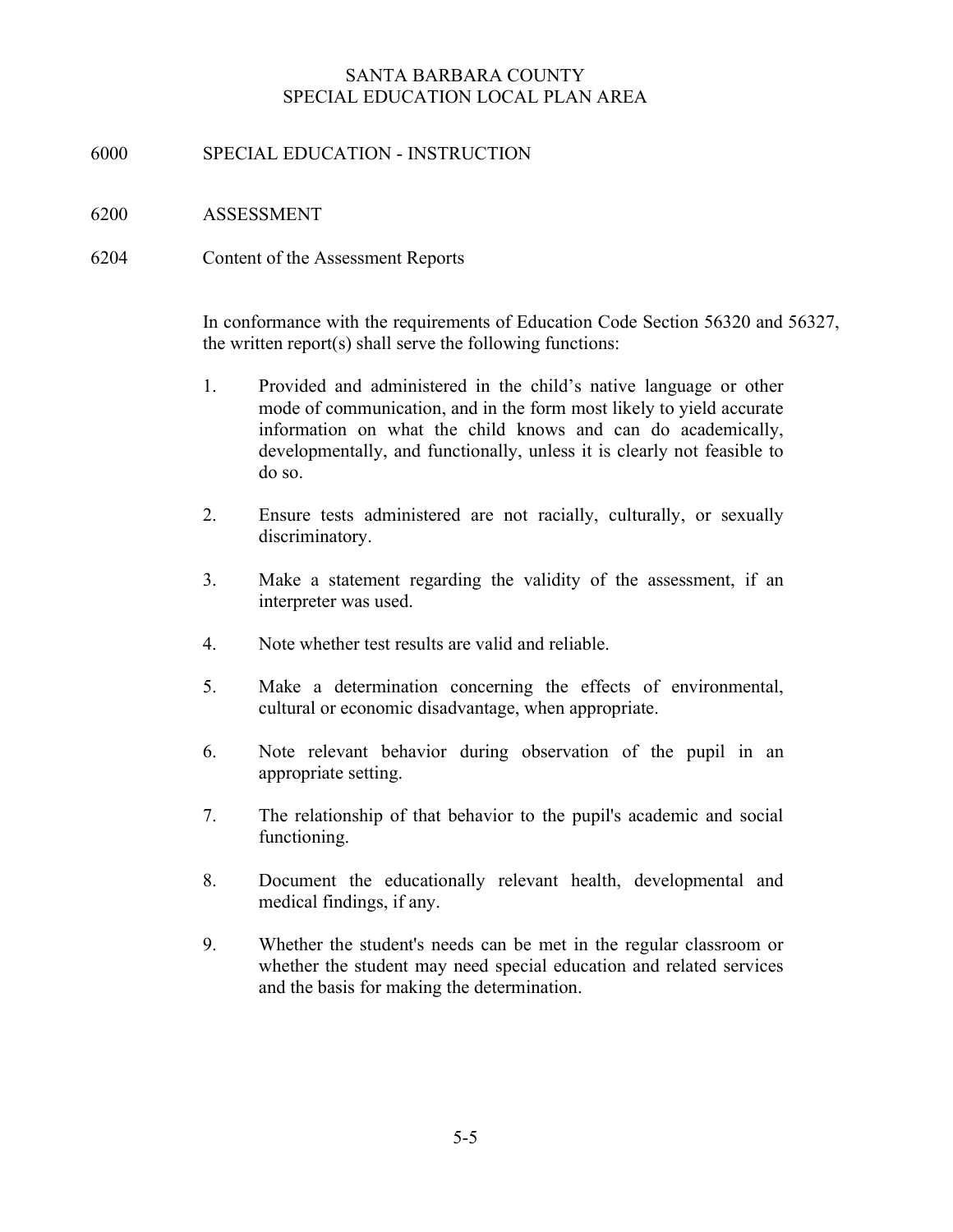6000 SPECIAL EDUCATION - INSTRUCTION

### 6200 ASSESSMENT

- 6204 Content of the Assessment Reports (Continued)
	- 10. The need for specialized services, materials, and equipment for students with low incidence disabilities.
	- 11. Consideration of independent assessments if submitted.
	- 12. Information related to enabling the child to be involved in and progress in the general education curriculum or for preschool children to participate in appropriate activities.
	- 13. In addition, for pupils with learning disabilities, the report must include a statement including the following: Whether the child has a specific learning disability that cannot be corrected without special education and related services and whether the determination was made using a severe discrepancy model, evidence of a pattern of strengths and weaknesses (PSW), or data from response to scientific, research-based intervention (RtI) as per approved guidelines outlined in the SBCSELPA Procedural Handbook.

(34CFR 300.543) (EDUCATION CODE 56001(j), 56320, 56327) (EDUCATION CODE 20 USC 14.14(b) (2) (A) (ii))

| DATE APPROVED:       | January 3, 1984  |
|----------------------|------------------|
| <b>DATE REVISED:</b> | December 6, 1991 |
| <b>DATE REVISED:</b> | March 3, 1995    |
| <b>DATE REVISED:</b> | December 9, 2002 |
| <b>DATE REVISED:</b> | June 7, 2010     |
| <b>DATE REVISED:</b> | January 12, 2015 |
| <b>DATE REVISED:</b> | June 15, 2015    |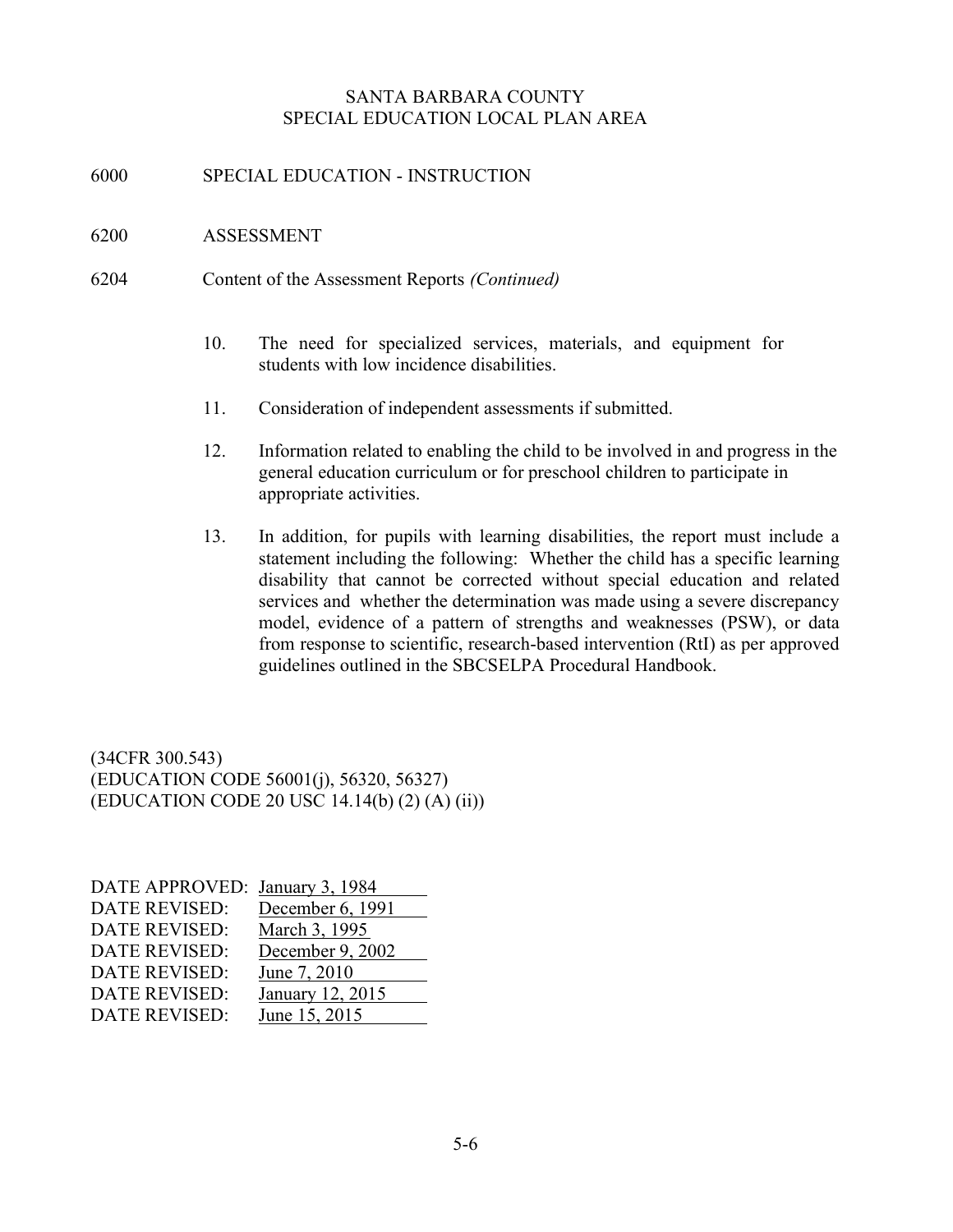## 6000 SPECIAL EDUCATION - INSTRUCTION

### 6200 ASSESSMENT

6205 Three Year Reassessment

A reassessment of each student in a special education program shall be conducted at least every three years.

If the reassessment so indicates, a new individualized education program shall be developed.

As part of any reassessment, the IEP Team and other qualified professionals, as appropriate, shall do the following:

- 1. Review existing assessment data on the pupil, current classroom-based assessments and observations, and teacher and related services providers' observations.
- 2. On the basis of the review conducted pursuant to paragraph (1), and input from the pupil's parents, identify what additional data, if any, is needed to determine:
	- a. Whether the pupil continues to have a disability.
	- b. The present levels of performance and educational needs of the pupil.
	- c. Whether the pupil continues to need special education and related services.
	- d. Whether any additions or modifications to the special education and related services are needed to enable the pupil to meet the measurable annual goals set out in the pupil's IEP and to participate, as appropriate, in the general curriculum.

(EDUCATION CODE 56381)

| DATE APPROVED: January 9, 1997 |                  |
|--------------------------------|------------------|
| DATE REVISED:                  | November 8, 1991 |
| DATE REVISED:                  | December 9, 2002 |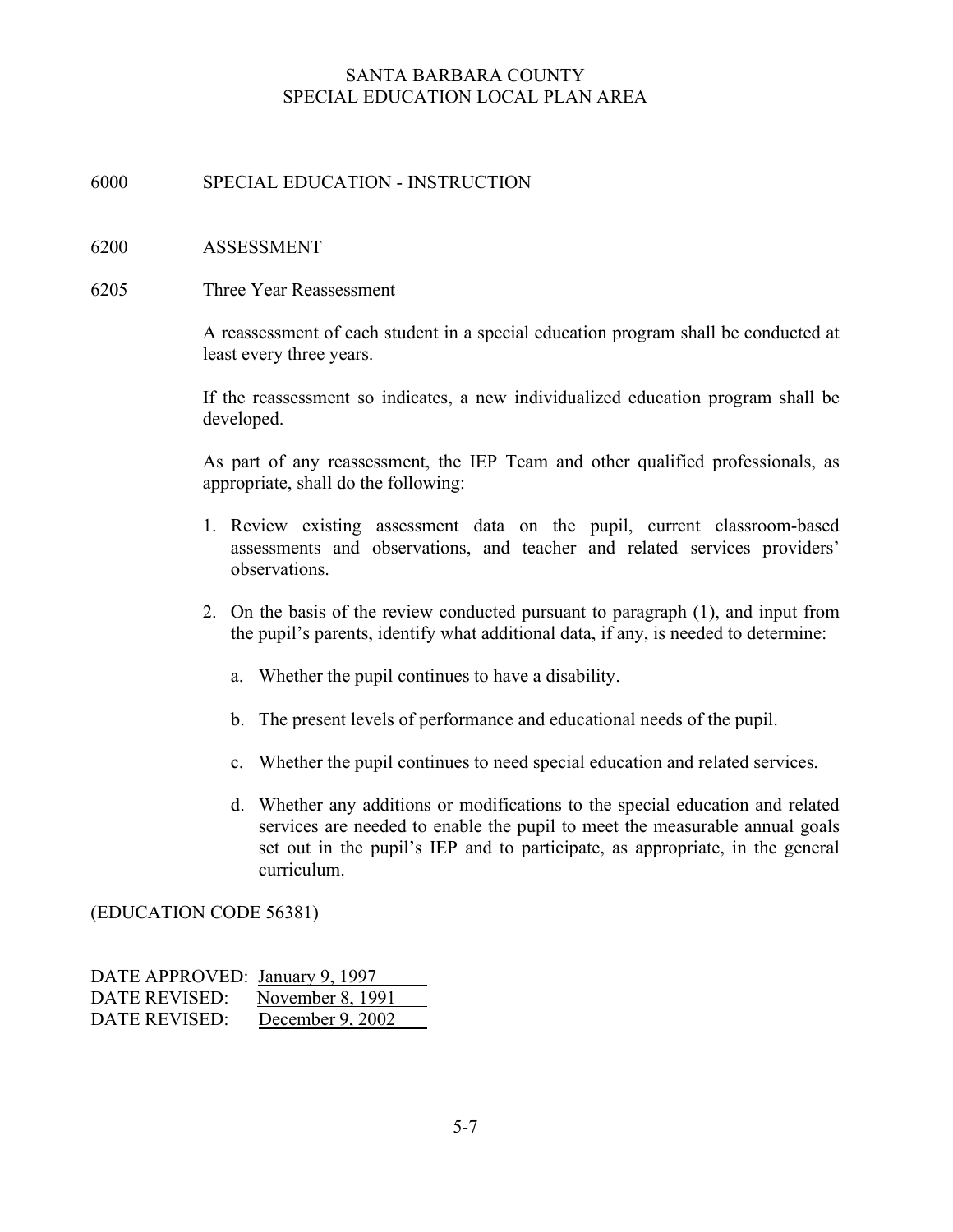6000 SPECIAL EDUCATION - INSTRUCTION

### 6200 ASSESSMENT

6206 Procedures for Conducting Three-Year Reassessments

The IEP Team chairperson shall be responsible for recording the due date for each student's triennial evaluation on the SELPA IEP form.

The student's primary service provider shall be responsible for monitoring the due date for the triennial evaluation to assure timely completion of the reevaluation.

Prior to initiating any formalized assessments that the IEP team deems necessary to complete the triennial assessment process, the local education agency responsible for conducting the evaluation shall obtain written parental consent for the proposed assessment unless the local education agency prevails in a due process hearing relating to such assessment.

(EDUCATION CODE SECTIONS 56506, 56320, and 56381)

DATE APPROVED: December 9, 2002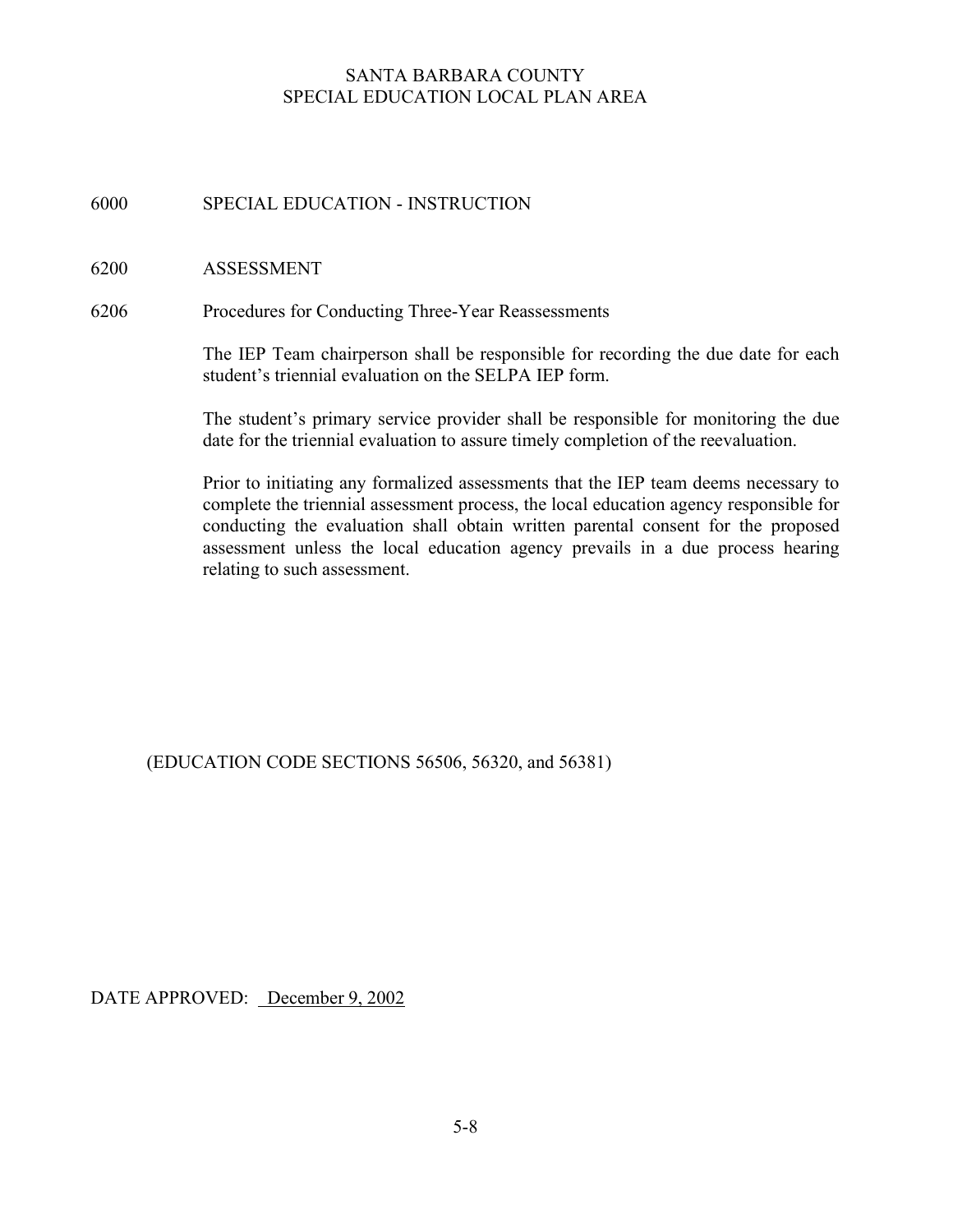## 6000 SPECIAL EDUCATION - INSTRUCTION

#### 6200 ASSESSMENT

6207 Participation of Individuals with Disabilities in State and District-wide Assessments

Individuals with disabilities shall be included in state and district-wide assessment programs with appropriate accommodations or modifications where necessary. Individuals with disabilities who cannot participate in state and district-wide assessment programs shall participate in alternate assessments.

For each individual with disabilities, the Individualized Education Program Team shall determine what, if any, individual accommodations or modifications in the administration of state or district-wide assessments of student achievement are needed in order for the student to participate in such assessments.

If the IEP Team determines that the individual with disabilities will not participate in a particular state or district-wide assessment or part of such an assessment, the Team shall document in the IEP why that assessment is not appropriate and how the student will be assessed.

The local education agencies that comprise the Santa Barbara County SELPA shall comply with all state and federal requirements regarding the submission of data and issuance of reports pertaining to the participation of individuals with disabilities in state and district-wide assessment programs.

(EDUCATION CODE SECTION 56205(a))

DATE APPROVED: December 9, 2002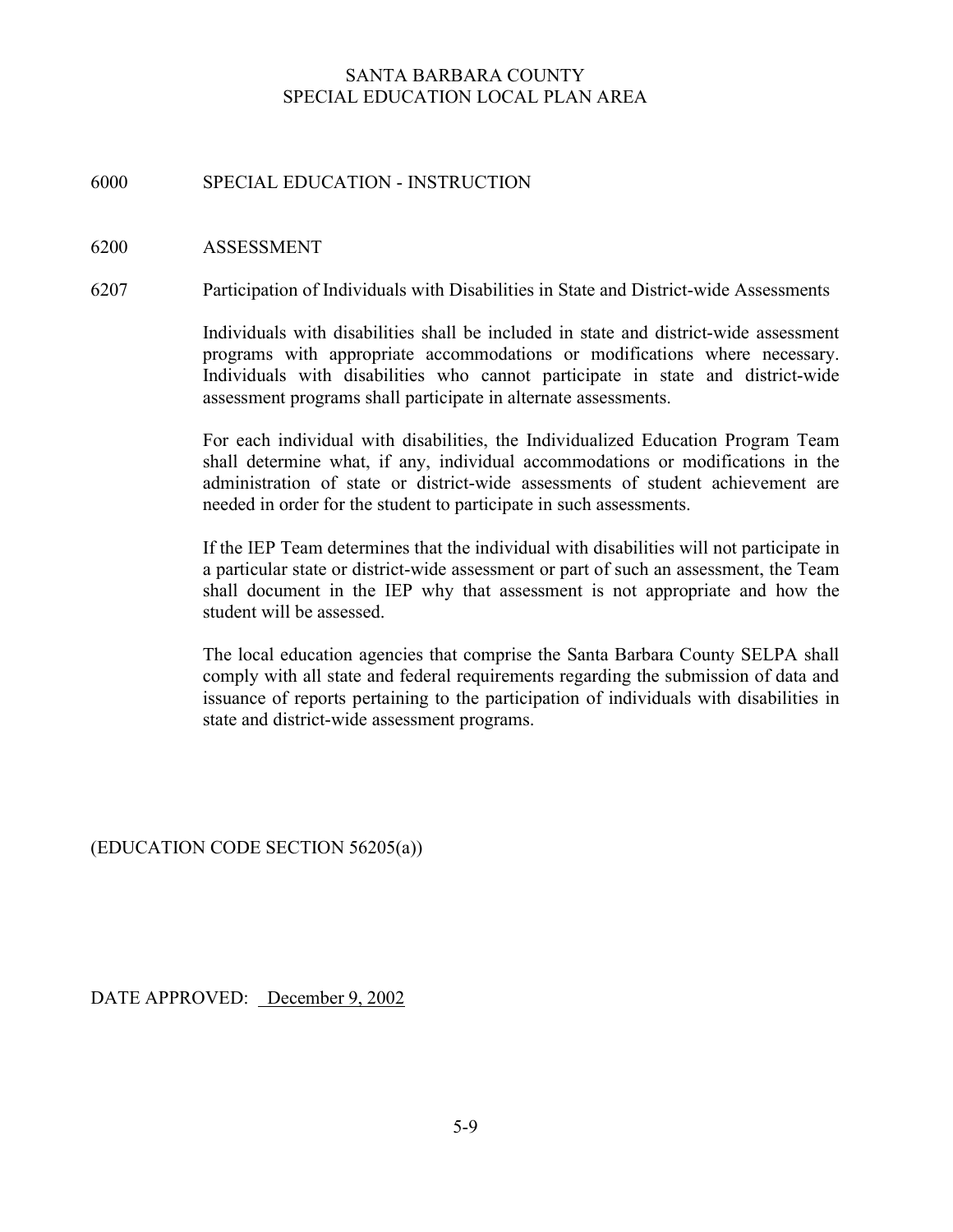## 6000 SPECIAL EDUCATION - INSTRUCTION

### 6200 ASSESSMENT

## 6208 Independent Educational Evaluations

This policy sets forth the procedures under which children with disabilities are entitled to an IEE at public expense.

## **Definitions**

Independent Educational Evaluation (IEE) means an evaluation conducted by a qualified examiner who is not employed by the responsible local educational agency.

Public expense means that the local educational agency either pays for the full cost of the evaluation or ensures that the evaluation is otherwise provided at no cost to the parent or guardian.

Local educational agency (LEA) means the school district or county education office that is responsible for providing educational services to a child with a disability.

## Parent Requests for Independent Educational Evaluations

Parents have the right to an independent educational evaluation at public expense if they disagree with an evaluation "obtained" or completed by the LEA. Parents may only request one IEE in response to each evaluation completed by the LEA. Parent must make a request for an IEE within two years of the date of presentation of the assessment which they disagree consistent with the statute of limitations.

If the parents request an independent educational evaluation at public expense, the parents will be asked the reason why they object to the evaluation conducted by the LEA. The LEA may not, however, require the parents to explain their reasons and may not unreasonably delay either providing an independent educational evaluation at public expense or initiating a due process hearing to defend its evaluation. If the LEA initiates a hearing and the final decision is that the evaluation conducted by the LEA was appropriate, the parent/guardian still has the right to an IEE, but not at public expense.

In circumstances where a parent disagrees with the LEA's evaluation because a child was not assessed in an area(s) of suspected disability, the parent has the right to request an IEE to assess the child in that area to determine whether the child has a disability and the nature and extent of the special education and related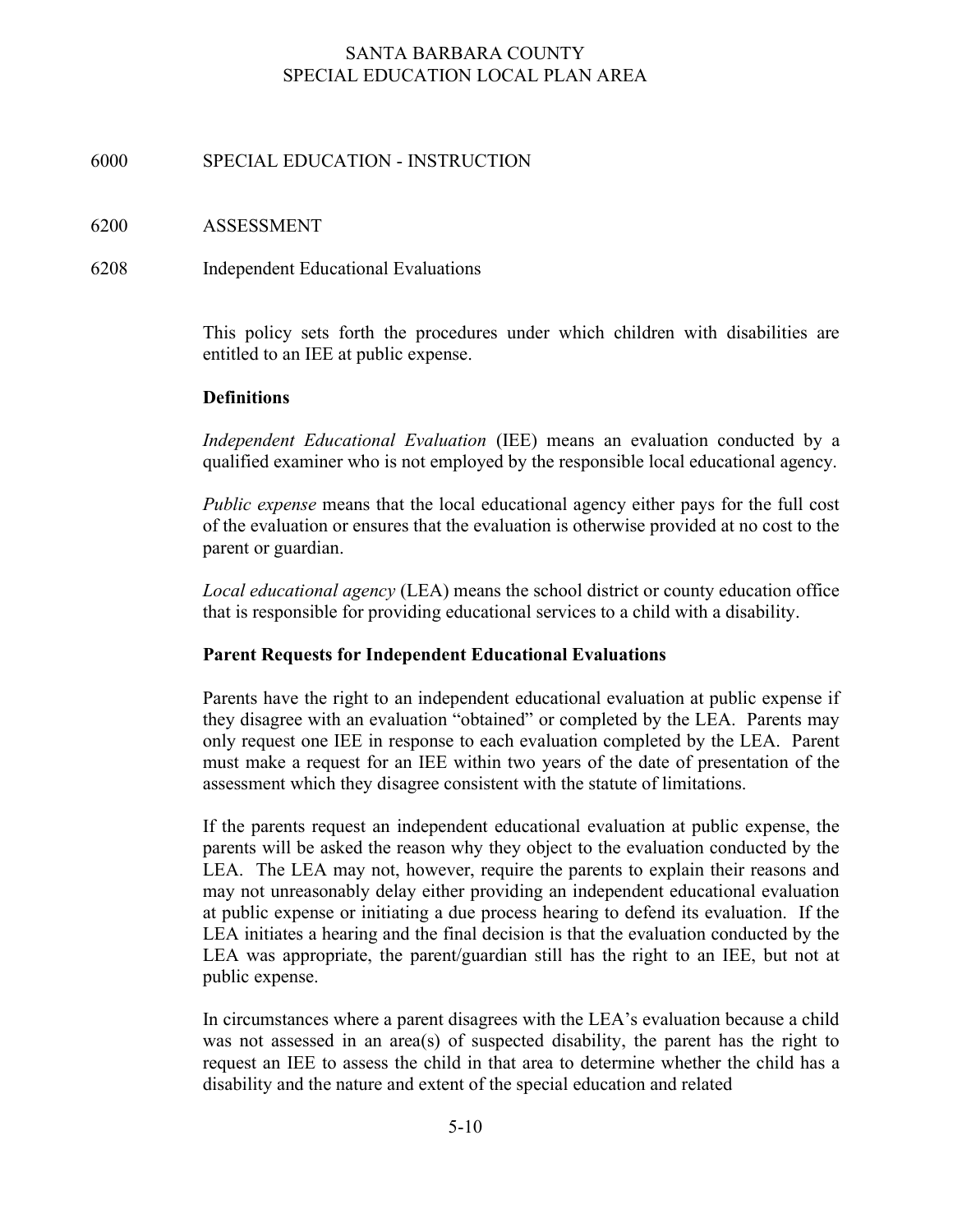## 6000 SPECIAL EDUCATION - INSTRUCTION

## 6200 ASSESSMENT

6208 Independent Educational Evaluations (Continued)

services that child needs. In this circumstance, the LEA must either provide the IEE at public expense, or initiate a hearing to defend the LEA's evaluation and the absence of an assessment in a particular area, was appropriate. If the final decision is that the LEA's evaluation was appropriate, and the student did not require additional assessment, then the parent/guardian still has the right to an IEE, but not at public expense.

## Cost Limitations for Independent Assessment Requests

Parents must indicate in writing to the LEA or inform the LEA at an IEP meeting that they disagree with an evaluation conducted by the LEA and that they are requesting an independent educational evaluation at public expense. If the parent makes an oral request for an IEE, LEA staff shall offer to assist the parent in putting the request in writing and shall assist the parent if the parent so requests.

Once the parent communicates his/her disagreement with the evaluation(s) completed by the LEA and requests an IEE at public expense, the following procedures will be followed:

- 1. The parent will receive a copy of this IEE policy which includes the agency criteria for independent educational evaluations.
- 2. The LEA will determine whether to initiate due process to establish the appropriateness of its evaluation or proceed with providing an IEE.
- 3. If the LEA agrees to fund an IEE, the parent will be asked to provide his/her input into the development of the assessment plan and to indicate the specific portions of the LEA's evaluation(s) with which he or she disagrees.
- 4. The parent will be provided with a list of potential evaluators and how these evaluators may be contacted. The list is not intended to be exhaustive and is not intended to limit a parent's options in obtaining an IEE from other qualified professionals who meet the agency criteria outlined in this policy.
- 5. In the event that a parent/guardian requests to utilize an evaluator who does not meet agency criteria, the LEA shall provide the parent the opportunity to demonstrate that there are unique circumstances to justify their selection of such an evaluator. The LEA will then make a determination if the use of the requested evaluator that does not meet agency criteria is warranted, and respond to the parent with a prior written notice.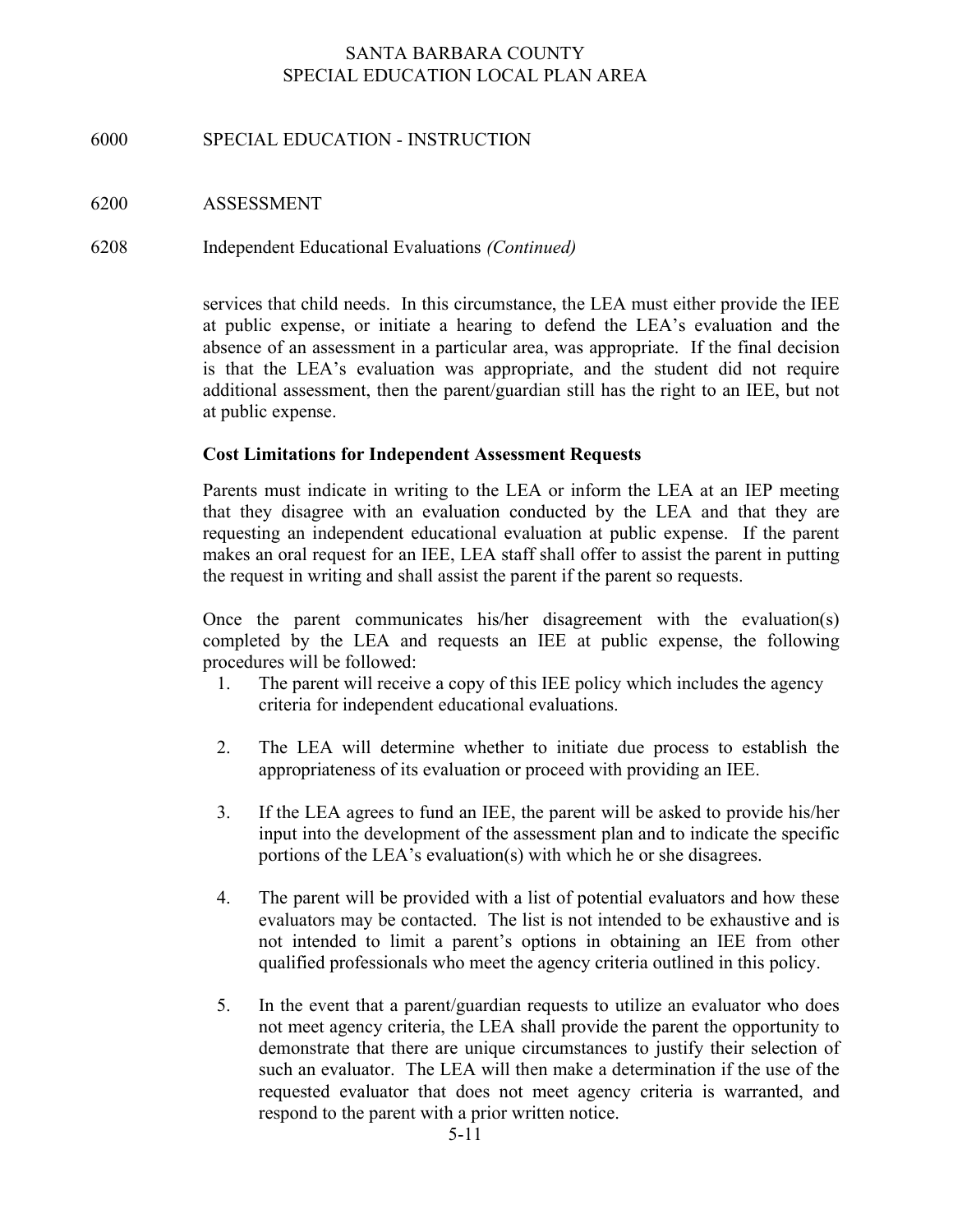## 6000 SPECIAL EDUCATION - INSTRUCTION

#### 6200 ASSESSMENT

#### 6208 Independent Educational Evaluations (Continued)

- 6. The LEA will develop an assessment plan which specifies those areas to be evaluated. The completed assessment must comply with the location limitations for the evaluation, the minimum qualifications for the examiner, cost limits, and use of approved instruments.
- 7. The assessment plan will be sent to the parent for his/her review and consent within 15 calendar days of the parental request for an IEE.
- 8. Parents will be required to sign a release and exchange of information between the IEE evaluator(s) and the LEA.
- 9. Upon receipt of the signed consent to assess, the LEA will arrange for the completion of the IEE.
- 10. Independent education evaluators will be requested to write reports focusing on the "unique needs" of the child and if appropriate the types of special education programs and services recommended to address the "unique needs." Independent education evaluators will be requested not to identify specific providers of special education programs and services as to avoid any possible "conflict of interest" situations. Evaluators must be knowledgeable of and agree to comply with all provisions of the Federal Code of Regulations (IDEA) and California Education Codes governing special education, to include the criteria required to make recommendations for eligibility.

If the parent obtains an IEE at private expense, the results of the evaluation (if the evaluation meets the agency criteria) must be considered by the LEA in making educational decisions as required by the Individuals with Disabilities Education Act. The evaluation may also be presented as evidence at a due process hearing regarding the child.

### Timeline Regarding Completion of Independent Educational Evaluations

In the interest of consistency between public and private evaluations, parents are encouraged to choose an option for additional assessments offered by the LEA within 15 calendar days of receiving the options.

After the parent signs an assessment plan for completion of an IEE, the LEA will initiate a contract with the examiner. If the selected evaluator indicates that he/she cannot complete the evaluation and provide a written report within 60 days of receipt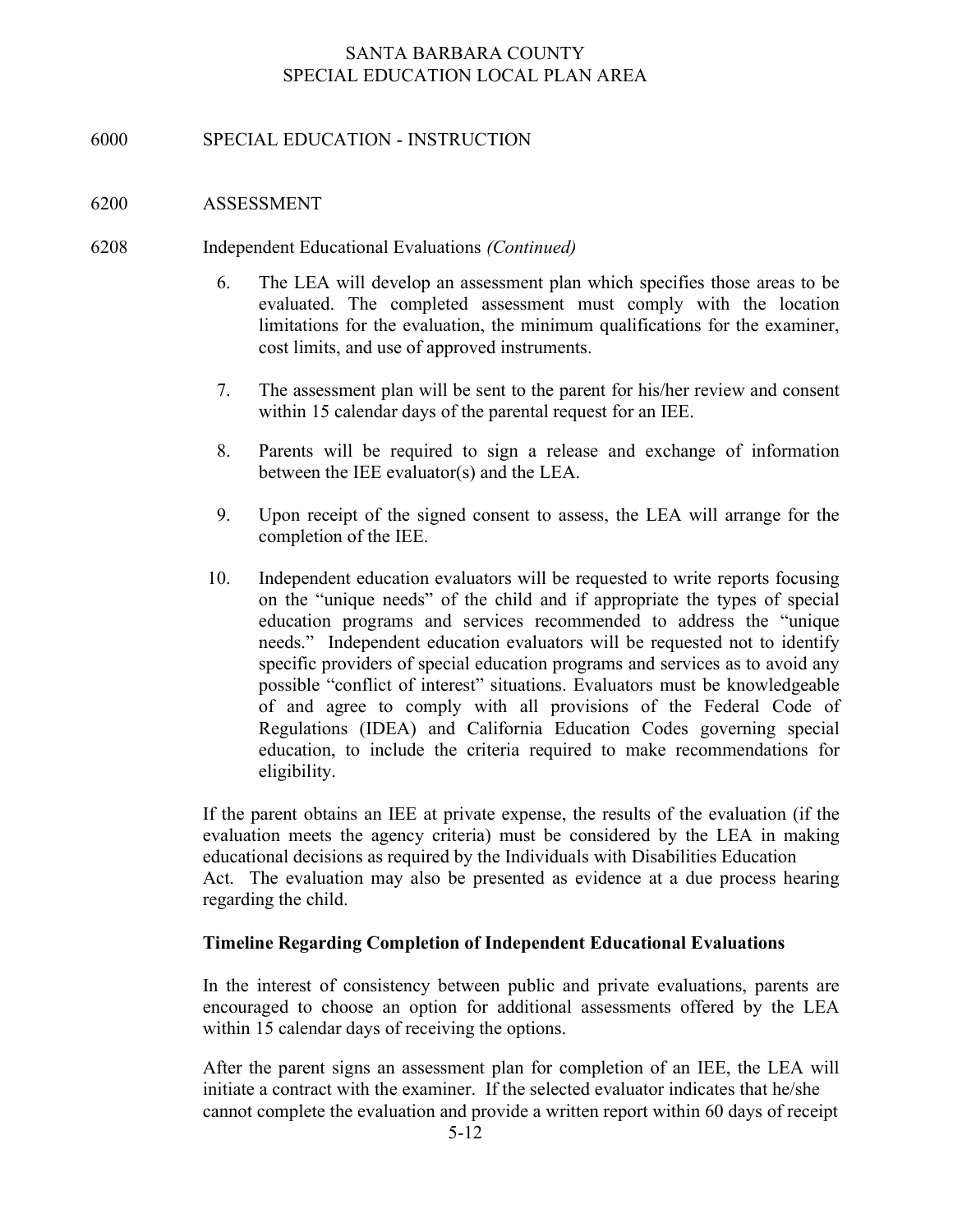## 6000 SPECIAL EDUCATION - INSTRUCTION

#### 6200 ASSESSMENT

6208 Independent Educational Evaluations (Continued)

of the parent's signed consent for the IEE, the LEA will inform the parent and request agreement to either extend the assessment timeline or select another assessor.

#### Independent Evaluations Not Funded by the LEA

The LEA does not have an obligation to reimburse parents/guardians for privately obtained evaluations completed prior to the date that the LEA's evaluation is completed and discussed at an IEP Team meeting.

#### Consideration of Independent Educational Evaluations

 Independent educational evaluations are designed to determine the educational needs of students with disabilities. The LEA is responsible for offering appropriate placements and services. Therefore, the LEA will consider recommendations contained in independent educational evaluations completed in accordance with this policy and its implementing procedures and criteria. Independent educational evaluations, however, will not control the LEA's determinations regarding eligibility for special education, appropriate goals, objectives and/or placement recommendations and may not be considered if not completed by a qualified professional.

#### Reimbursement for Completed Independent Educational Evaluations

A "Completed IEE" is defined as an IEE that a parent has privately obtained and then they seek reimbursement from the local education agency (LEA). If parents/guardians request reimbursement for a completed IEE, the evaluation must meet the agency criteria specified in this policy. It is the responsibility of the LEA to determine whether the completed IEE meets the agency criteria as per this policy.

Once the LEA receives a request for reimbursement, the LEA shall respond to the parent/guardian's request for reimbursement without unreasonable delay.

If the LEA determines that the completed IEE meets with agency criteria, the entire cost of the IEE shall be reimbursed. If the LEA determines that the completed IEE does not meet with agency criteria, the LEA must inform the parent in writing, the reason(s) that the completed IEE does not meet with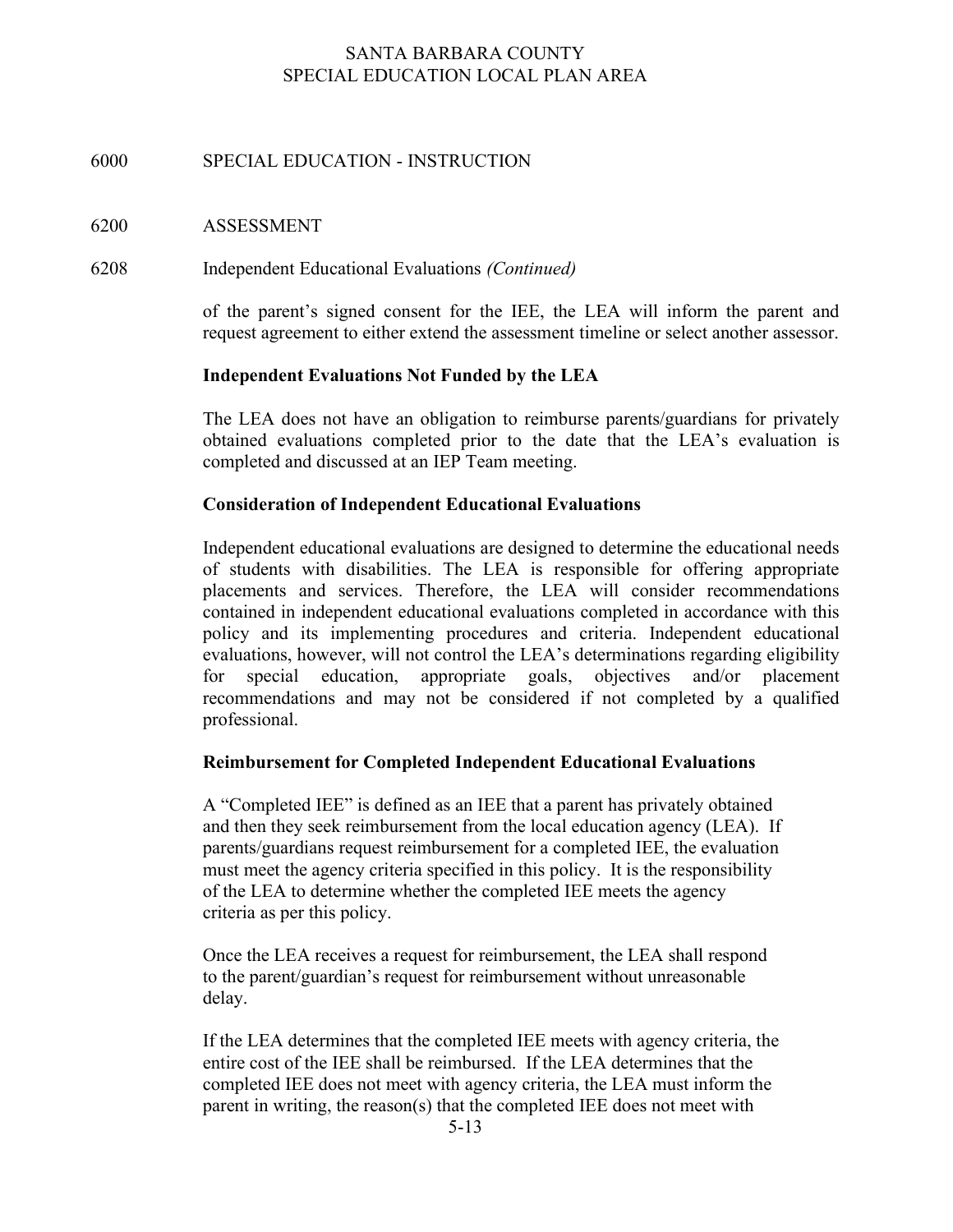### 6000 SPECIAL EDUCATION - INSTRUCTION

#### 6200 ASSESSMENT

#### 6208 Independent Educational Evaluations (Continued)

agency criteria. The LEA shall give parent an opportunity to demonstrate that the student has unique circumstances (such as complex medical or other needs, foreign language, etcetera) warranting reimbursement for the cost of the IEE even though the completed IEE does not meet with agency criteria.

After parent responds to the LEA's request, the LEA shall timely determine if the student has unique circumstances warranting public payment for the entire cost of the completed IEE. If the LEA determines there are unique circumstances warranting public funding, the LEA shall inform the parent in writing and without unreasonable delay, pay the entire cost of the completed IEE.

If the LEA determines that the student does not have unique circumstances warranting public payment of the completed IEE, the LEA shall inform the parent in writing and without unreasonable delay, request a due process hearing to demonstrate that the completed IEE does not meet with agency criteria. If the LEA files for a due process hearing, parent shall not be reimbursed for any cost of the IEE unless the LEA is ordered to do so pursuant to a due process hearing decision.

#### Agency Criteria

The criteria under which an IEE is obtained at public expense, including the location limitations for the evaluation, minimum qualifications of the examiner, cost limits, and use of approved instruments, must be consistent with the criteria set forth in this policy. In the event that the parent believes that due to the unique needs of their particular child it is necessary to select an assessor who does not meet agency criteria, Parent will be given an opportunity to explain factors which make such a selection necessary.

Parents will be required to sign consent for the evaluation and appropriate releases to exchange information between the independent educational evaluator and the LEA as a prerequisite to the payment or provision of an IEE.

Independent evaluators must agree to release their assessment information, testing protocols, report, and results to the LEA prior to receipt of payment for services. The results of the IEE will be considered in the diagnosis, program decisions, and placement of the child with disabilities as required by the Individuals with Disabilities Education Act.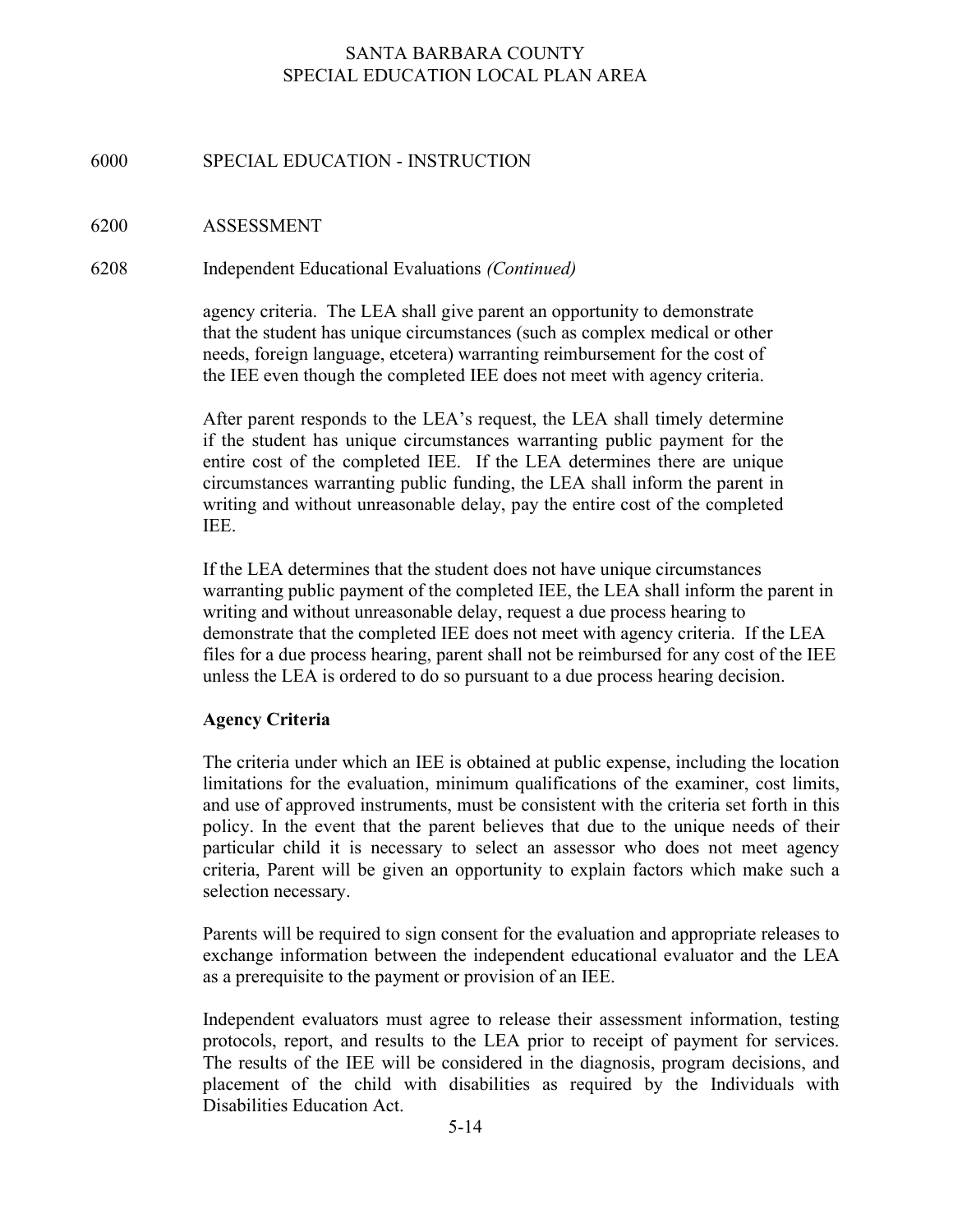## 6000 SPECIAL EDUCATION - INSTRUCTION

## 6200 ASSESSMENT

6208 Independent Educational Evaluations (Continued)

If the LEA observed the child in conducting the evaluation with which the parents disagree or if its assessment procedures allow in-class observations, the independent examiner will be provided with an equivalent opportunity to observe the child in the current educational setting and to observe the LEA's proposed setting, if any. This opportunity shall also be provided if the parents obtain an evaluation at private expense.

The LEA shall define the nature and scope of an independent examiner's in-class observations consistent with the right to an equivalent opportunity to observe, but also consistent with its obligations to prevent unnecessary disruption in the class and to protect the privacy interests of other students. These parameters may include, but are not limited to, identifying the time constraints of such observation, district personnel who will participate in the observation and restrictions on student/teacher interactions.

#### Location Limitations for Evaluators

IEE Evaluators must be located within the boundaries of Santa Barbara, Ventura or San Luis Obispo Counties. Evaluators outside of this area will be approved only on an exceptional basis by the LEA/district if the parents or the LEA can demonstrate there is a unique need for a specialized evaluation and that there are no qualified evaluators within the specified area who can appropriately assess their child's educational needs. IEE Evaluators will be paid the federal business mileage reimbursement rate for required travel if assessor is located outside of Santa Barbara County associated with the assessment to the student's school of attendance or for any distance beyond 50 miles or each way within the Tri Counties region.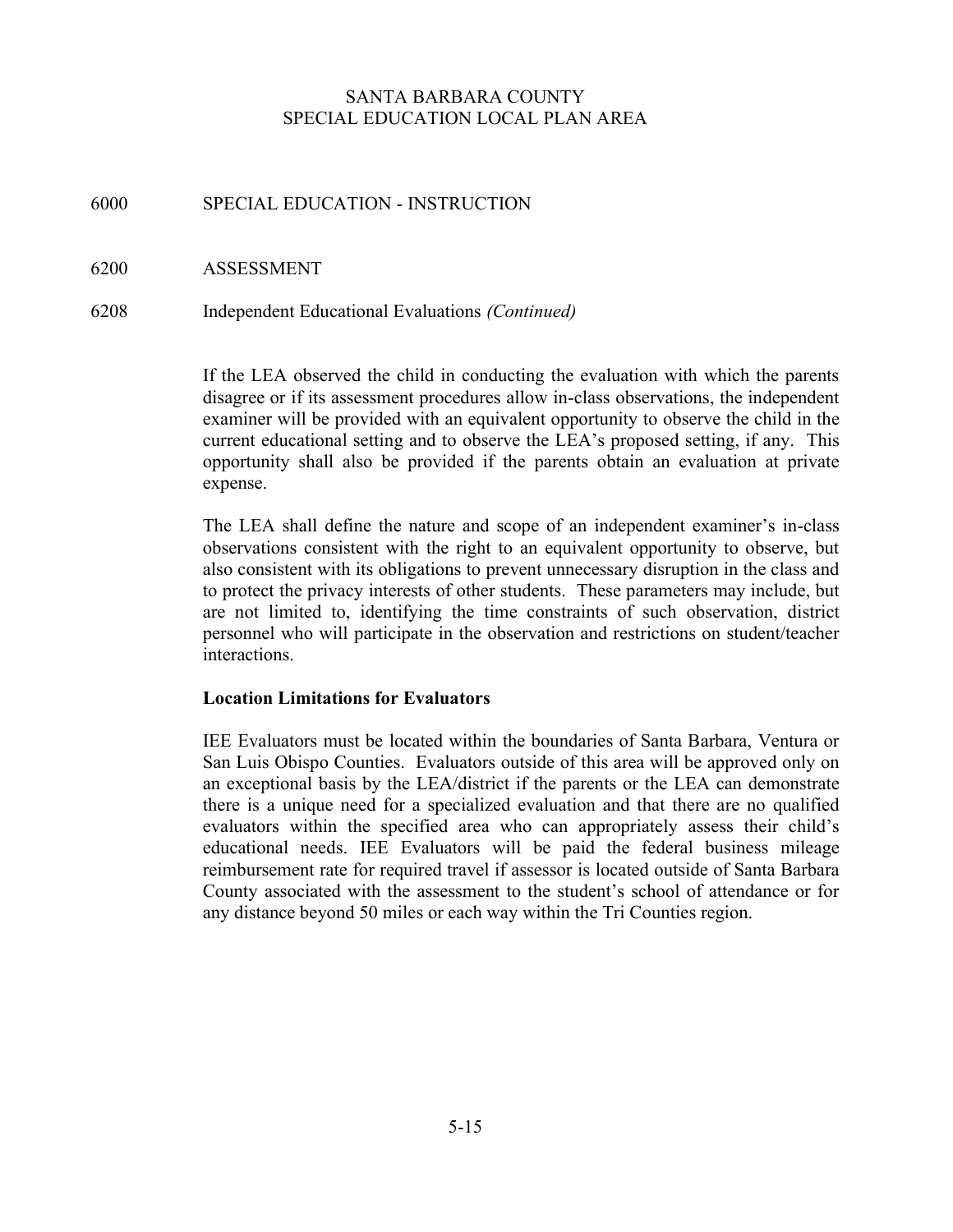## 6000 SPECIAL EDUCATION - INSTRUCTION

## 6200 ASSESSMENT

6208 Independent Educational Evaluations (Continued)

## Cost Limitations for Evaluations

The cost of an IEE shall be comparable to those costs that the LEA incurs when it uses its own employees or the going rate in the area for contractors to perform a similar assessment. Costs include: observations, record review, administration and scoring of tests, report writing, and attendance in person or by phone at an IEP Team meeting. Reimbursement will be in an amount no greater than the actual cost to the parent and will be subject to proof of payment. The following cost limitations have been agreed upon and set forth by the governing (JPA) Board of the Santa Barbara County SELPA:

| Type of Assessment                                           | Allowable Rate or *Range<br>(*depending on tasks performed and/or type of<br>licensure of assessor) |
|--------------------------------------------------------------|-----------------------------------------------------------------------------------------------------|
| Academic Achievement                                         | $$1,500.00 - $2,000.00$ depending on the                                                            |
|                                                              | areas assessed and complexity                                                                       |
| Augmentative Alternative Communication                       | Up to \$1,500.00                                                                                    |
| <b>Adapted Physical Education</b>                            | $$1,200.00 - $1,500.00$                                                                             |
| <b>Adaptive Behavior</b>                                     | $500.00 - $600.00$                                                                                  |
| <b>Assistive Technology</b>                                  | Up to \$1,500.00                                                                                    |
| Autism/Behavior (ABA) with observation / data collection     | $$1,200.00 - $1,500.00$                                                                             |
| Behavioral - functional behavior analysis (FBA) Conducted by | $$2,500.00 - $3,500.00$                                                                             |
| <b>BCBA-all Costs Inclusive</b>                              |                                                                                                     |
| <b>Auditory Acuity or Perception</b>                         | $$300.00 - $350.00$                                                                                 |
| <b>Auditory Verbal Therapy</b>                               | $$1,200.00 - $1,500.00$                                                                             |
| <b>CAPD</b> (Central Auditory Processing)                    | $$1,200.00 - $1,500.00$                                                                             |
| DHH (Deaf and Hard of Hearing)                               | \$2,500.00                                                                                          |
| Neuropsychological Assessment                                | $$2,500.00 - $3,500.00$                                                                             |
| Occupational Therapy (fine/gross motor skills)               | $$1,200.00 - $1,500.00$                                                                             |
| Physical Therapy                                             | $$1,200.00 - $1,500.00$                                                                             |
| Full Psycho-educational                                      | $$3,500.00 - $5,000.00$                                                                             |
| (rate allowed depends on components tested such as academic, |                                                                                                     |
| adaptive behavior, cognition, social-emotional, neuropsych,  |                                                                                                     |
| $etc.$ )                                                     |                                                                                                     |
| Speech & Language                                            | \$1,000.00 - \$2,500.00 depending on the                                                            |
|                                                              | areas assessed and complexity                                                                       |
| Social-emotional                                             | $$1,000.00 - $1,500.00$ depending on the                                                            |
|                                                              | areas assessed and complexity                                                                       |
| Transition - Post Secondary Complete Evaluation              | $$2,000.00 - $2,500.00$                                                                             |
| Visual Acuity & Perception                                   | \$<br>$300.00 - $350.00$                                                                            |
| <b>Visual Processing</b>                                     | $\mathbb{S}$<br>$300.00 - $350.00$                                                                  |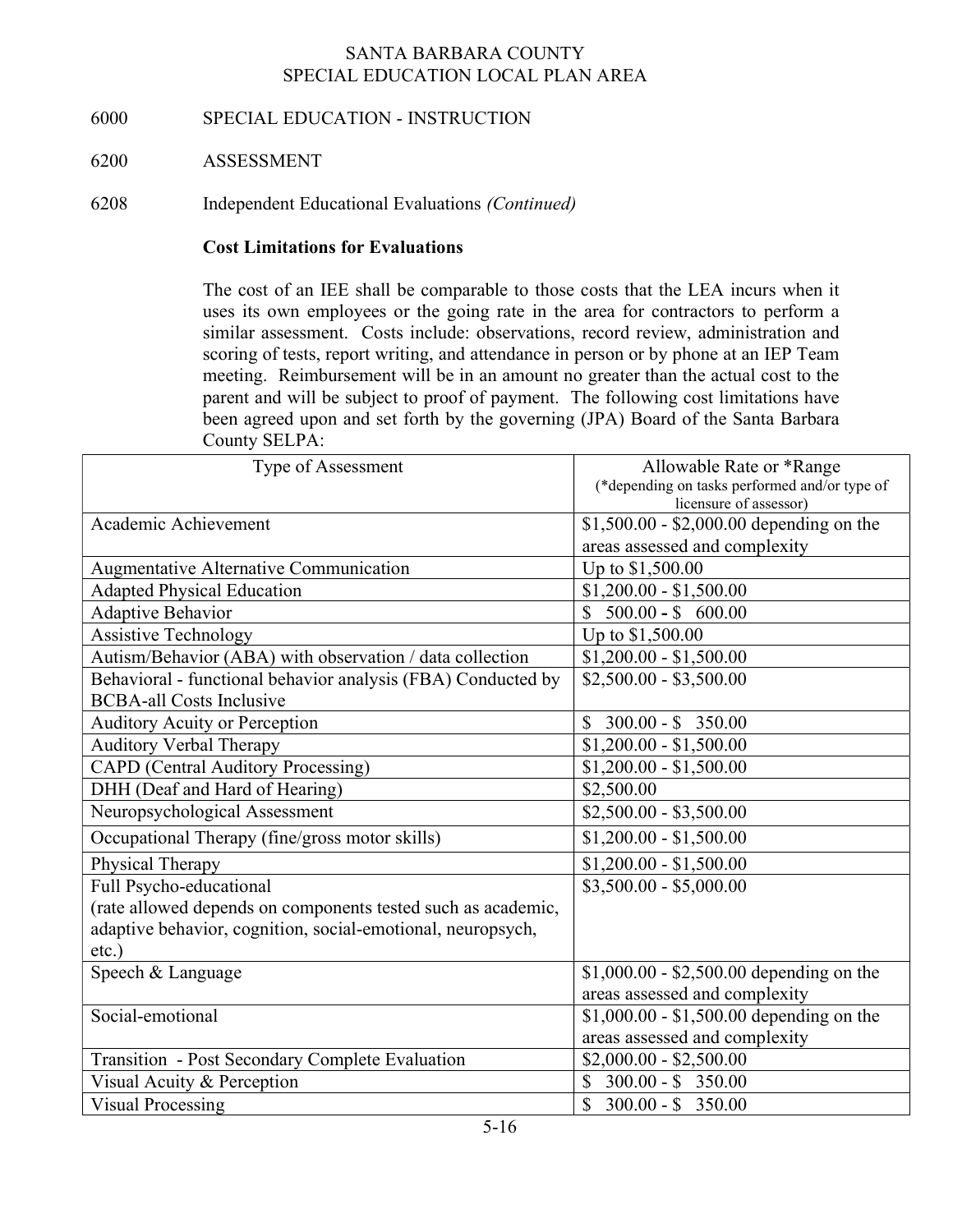## 6000 SPECIAL EDUCATION - INSTRUCTION

6200 ASSESSMENT

6208 Independent Educational Evaluations (Continued)

When insurance will cover all or partial costs of the IEE, the LEA will request that the parent voluntarily have their insurance pay the IEE costs covered by their insurance. However, parents will not be asked to have insurance cover independent evaluation costs if such action would result in a financial cost to the parents including, but not limited to the following:

- a. A decrease in the available lifetime coverage or any other benefit under an insurance policy;
- b. An increase in premiums or the discontinuance of the policy; or
- c. An out-of-pocket expense such as payment of a deductible amount incurred in filing a claim unless the parent is willing to have the LEA reimburse them for the amount of the deductible.

As part of the contracted evaluation, independent evaluators must:

- attend relevant IEP Team meetings by phone or in person to discuss their findings
- provide protocols of the assessments, and
- provide a written report prior to the IEP Team meeting.

The written report must meet the requirements of the Individuals with Disabilities Education Act and California Education Code Section 56327.

The LEA/district shall schedule an IEP meeting within 30 days of receipt of the written report from the IEE assessor.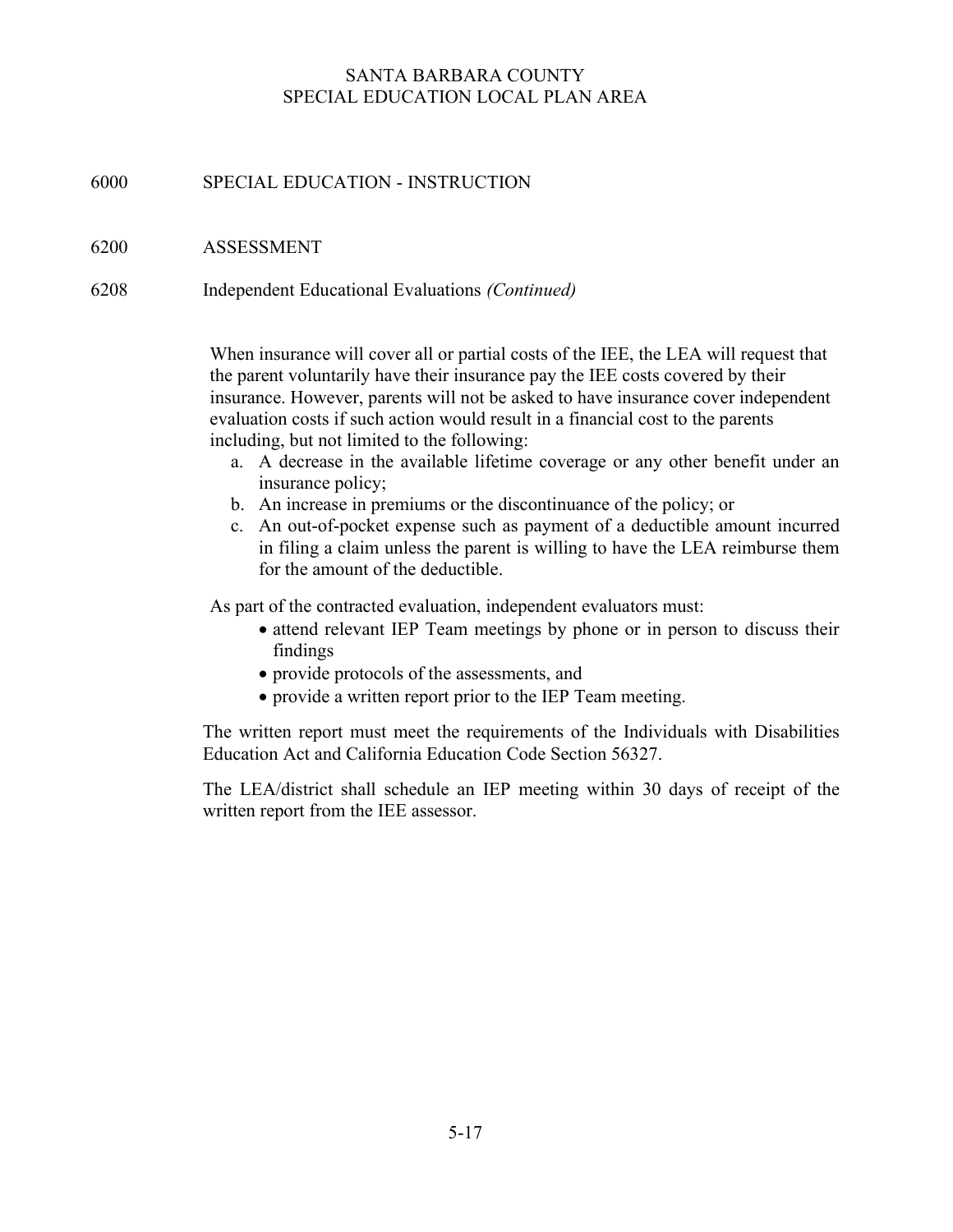## 6000 SPECIAL EDUCATION - INSTRUCTION

6200 ASSESSMENT

6208 Independent Educational Evaluations (Continued)

## Minimum Qualifications for Evaluators

Evaluators must meet qualifications specified in ed code or they will not be approved unless the parent can demonstrate the appropriateness of using an evaluator meeting other qualifications.  $(E.C. 56320(b)(3); E.C. 56329)$ 

| <b>Type of Assessment</b>                | Qualifications                                       |
|------------------------------------------|------------------------------------------------------|
| Academic Achievement                     | <b>Credentialed Special Education Teacher</b>        |
|                                          | Credentialed School Psychologist                     |
|                                          | Licensed Educational Psychologist                    |
| Adaptive Behavior                        | <b>Credentialed Special Education Teacher</b>        |
|                                          | Credentialed School Psychologist (must have LEP)     |
|                                          | Licensed Clinical Psychologist                       |
|                                          | Licensed Educational Psychologist (LEP)              |
|                                          | Board Certified Behavior Analyst (BCBA)              |
| <b>Assistive Technology</b>              | Credentialed or Licensed Speech/Language Pathologist |
|                                          | Certified Assistive Technology Specialist            |
|                                          | <b>Credentialed Special Education Teacher</b>        |
|                                          | Registered Occupational Therapist                    |
| <b>Auditory Acuity</b>                   | Licensed or Certificated Audiologist                 |
| <b>Auditory Perception</b>               | Credentialed School Psychologist                     |
|                                          | Licensed Educational Psychologist                    |
|                                          | Licensed or Credentialed Speech/Language Pathologist |
| <b>CAPD</b> (Central Auditory Processing | Licensed or Certificated Audiologist                 |
| Disorder)                                |                                                      |
| <b>Cognitive Functioning</b>             | Licensed Psychologist                                |
|                                          | Licensed Educational Psychologist                    |
|                                          | Credentialed School Psychologist                     |
| Motor Skills (fine)                      | Credentialed School Psychologist                     |
|                                          | Registered Occupational Therapist                    |
|                                          | Licensed Educational Psychologist                    |
| Motor Skills (gross)                     | Credentialed Adapted Physical Education Teacher      |
|                                          | Registered Occupational Therapist                    |
| Speech and Language                      | Credentialed or Licensed Speech/Language Pathologist |

## Minimum Qualifications for Evaluators

٦